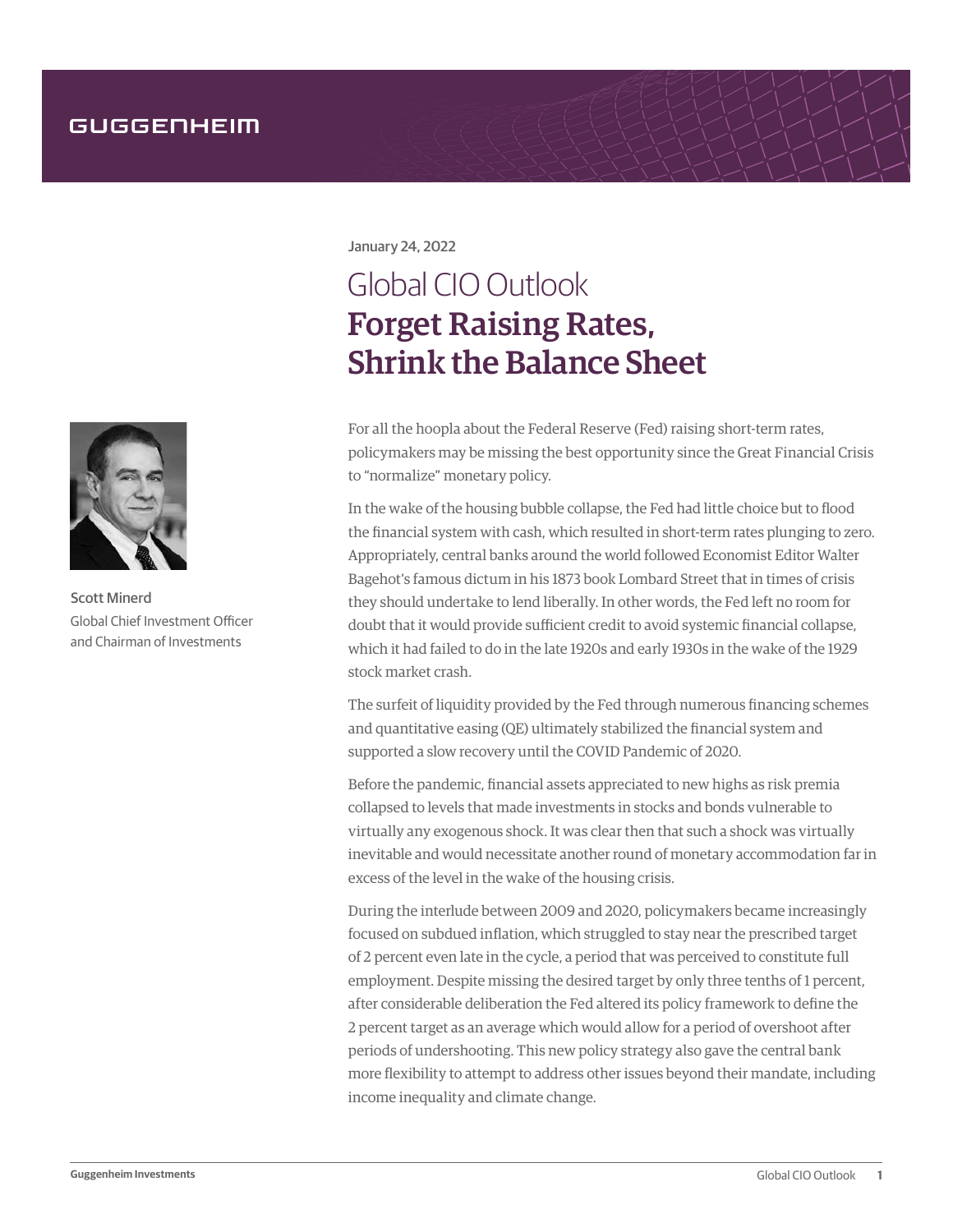When the COVID crisis hit in March 2020, risk asset prices plunged from their February highs at the fastest pace in history. The Fed pulled out all the stops to avoid a wholesale collapse by reducing rates to zero, arranging for the purchase of corporate debt using central bank financing and expanding its balance sheet to record highs through large scale asset purchases.



Fed Balance Sheet Spiked in an Effort to Contain COVID's Impact Federal Reserve Assets, % of GDP

Source: Guggenheim Investments, Haver Analytics. Data as of 9.30.2021.

As liquidity overwhelmed the markets, both stocks and bonds took off in a rally of historic proportions. The S&P 500 index rose from 2386.13 on March 16, 2020 to 4766.18 on Dec. 31, 2021, a 99.8 percent increase in less two years. Even more dramatic, the tech-heavy Nasdaq Composite Index appreciated 126.6 percent during the same time while crypto currencies such as Bitcoin increased over 844 percent and some of its farcical progeny increased even more.

Clearly the markets have become a speculator's paradise. Meme stocks, CCC bonds, art, houses, almost anything that can be named has skyrocketed. And if there were not enough opportunities for speculation, new avenues like non-fungible tokens and virtual real estate are available for those who have the courage to invest.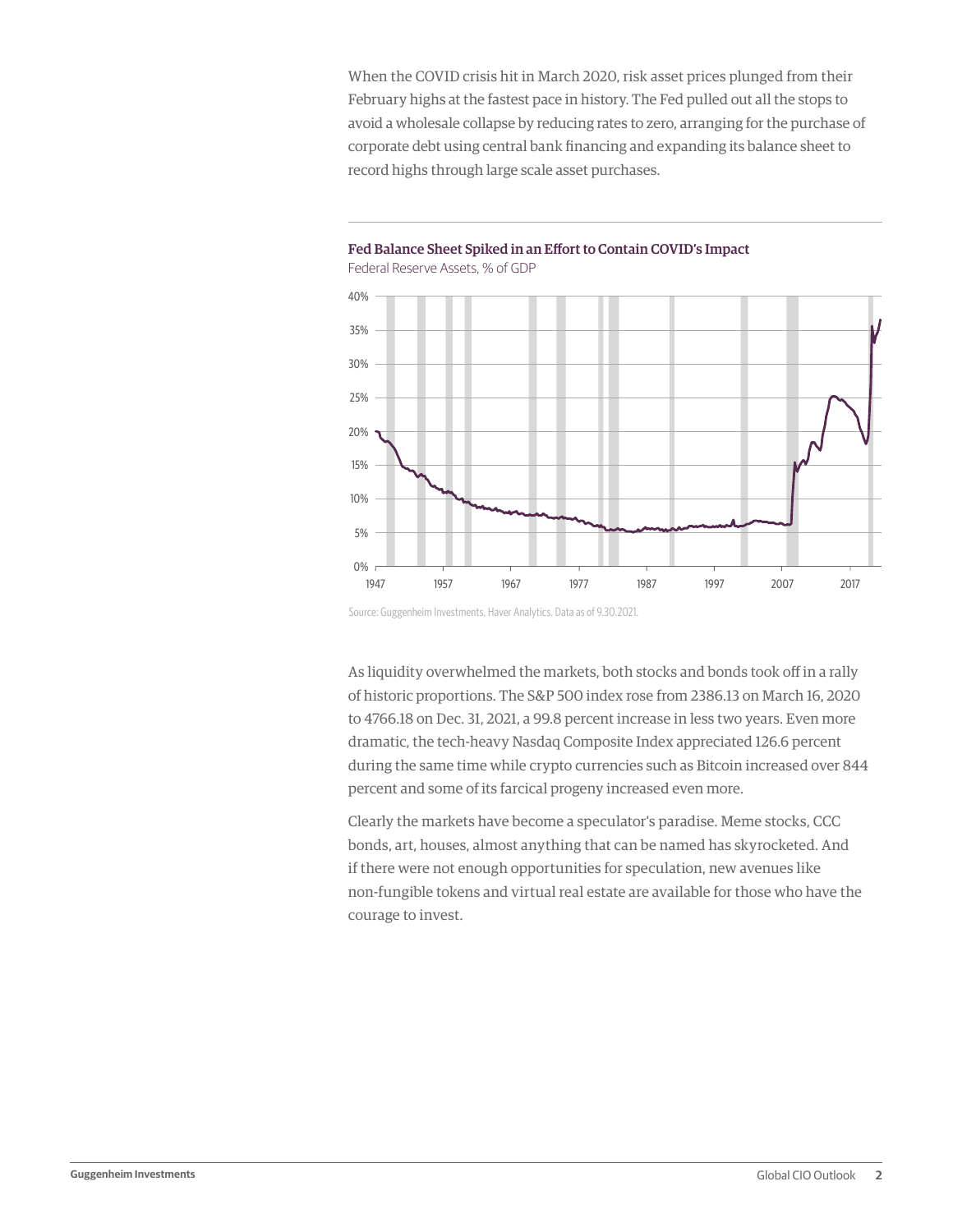

#### Financial Markets Soared with Fed Balance Sheet Expansion

Source: Guggenheim Investments, Bloomberg. Data as of 01/12/2022. Shaded areas represent periods of recession.

Meanwhile, the Fed has discovered that its more liberal inflation policy has succeeded all too well, with CPI inflation at 7 percent for the first time in decades. The surge in prices—first written off as transient due to supply chain and other pandemic dislocations—now may prove to be a resilient and sustainable feature of the post-pandemic recovery.



## Inflation Has Moved Beyond Transitory Categories 3-Month Annualized Change

Source: Guggenheim Investments, Haver Analytics. Data as of 12.31.2021.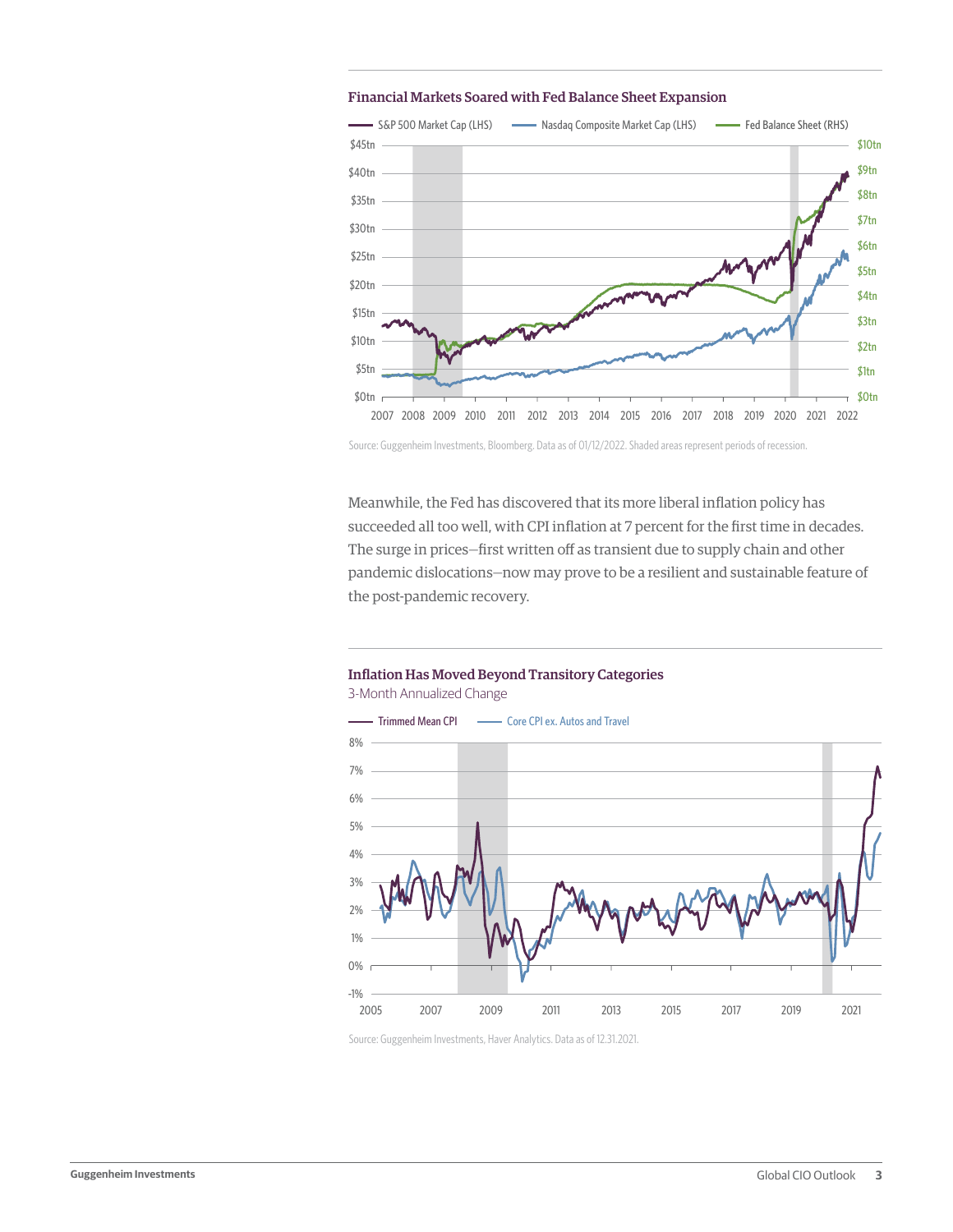Policymakers have now determined that the answer is to begin a rapid reversal of the stimulus that it continues to supply. This includes a rapid reduction in asset purchases, which will probably sunset in March, along with an almost immediate liftoff in the fed funds rate. Some market participants are calling for hike of 50 basis points as early as March and many economists are pushing for 100 basis points before year end, while numerous Fed officials are pushing for balance sheet reduction as soon as possible.

What amazes me is that the Fed would even consider an attempt to raise rates and reduce the balance sheet simultaneously given how badly the last episode of balance sheet reduction played out in the markets while the Fed raised rates in 2018. That effort abruptly ended with the famous "Powell Pivot" after the stock market fell sharply when Fed Chair Jerome Powell announced that balance sheet reduction was on autopilot.

Changes in money supply are a powerful driver of economic output, asset prices, and inflation. Interest rates are the byproduct of monetary liquidity, economic output, and inflation expectations. Short-term market rates can be manipulated through changes in the stock of money. Today, that stock of money is so large that the Fed had to ramp up reverse repo (RRP)operations to sop up cash that would have driven short-term rates below zero. That facility now has daily volume of over \$1.5 trillion. Any program to raise rates will require the Fed to raise the rate of interest paid on RRP operations by the amount of the increase in the overnight target rate.



### Usage of the Fed's Overnight RRP Facility Weekly Average

Source: Guggenheim Investments, Haver Analytics. Data as of 1.12.2022.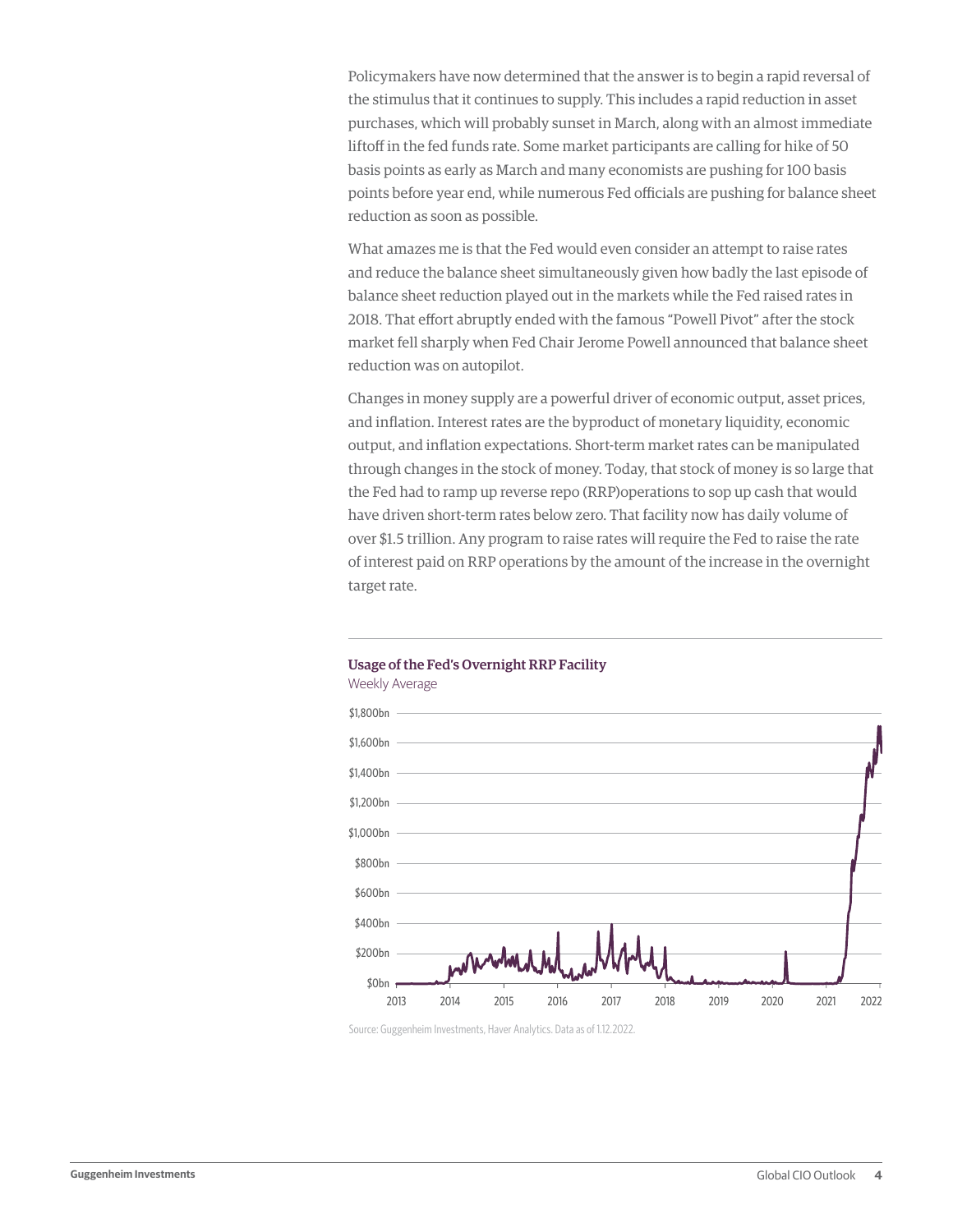In essence, the Fed will establish an artificial rate that is not set by market forces. Without market forces, the Fed will have no ability to recognize what the true demand for money would be if interest rates could freely float. (This is an argument I presented at [The Hoover Institution's 2019 Monetary Policy Conference](https://www.youtube.com/watch?app=desktop&v=UjWvzB6VABs).)

A freely floating short-term rate would signal when policy had become too restrictive if inflation falls below target (which means that the Fed needs to increase the size of its balance sheet) or that policy has become too accommodative if inflation is increasing above target (in which case the Fed needs to reduce the size of its balance sheet).

By abandoning the policy of set ranges for pegging short-term rates, the Fed could allow market forces to determine the appropriate overnight rate while monitoring inflation and adjusting the balance sheet to determine the appropriate level of money supply—just as Paul Volcker did to successfully vanquish inflation in the early 1980s.

Market pundits advocating a "shock and awe" policy of a 50 basis point increase in rates, or former Fed officials speculating that a 4 percent overnight rate could be necessary to contain inflation, reflects a degree of hubris which could do even more harm to the financial markets and the economy.

Who knows what the "right" level of interest rates should be? Can you imagine what would happen to the housing market if rates rose to 4 percent or higher, or to equities in the event of a sudden, unexpected rise in interest rates associated with "shock and awe"? Perhaps that's a great idea if you are short stocks. The market is already waffling with the talk of three or even four quarter-point rate hikes along with balance sheet reduction even before the Fed has taken action along these lines. An unexpected shock is not going to immediately flow through to inflation, but it will immediately impact already overvalued financial asset prices and undermine confidence and destabilize the economy.

The simple fact is that no individual or committee is smarter than the market. As the Fed's balance sheet shrinks, the excess liquidity stored in its standing repo facility will slowly decline. As the cash balances at the reverse repo facility dissipate, shortterm rates will begin to move higher. This will allow financial markets to find a new equilibrium as the Fed reduces its balance sheet as inflation declines.

Milton Friedman's seminal work on inflation concluded that "inflation is always and everywhere a monetary phenomenon." The great monetary policy mistake of the late 1960s and 1970s was that the Fed pegged short-term rates while ignoring unhampered money growth, which essentially accommodated federal spending and deficits to finance the Great Society and the Vietnam War.

Does any of this sound familiar? Perhaps we should heed the wisdom of Mark Twain, who said, "History doesn't repeat itself, but it often rhymes," and go with a proven solution by controlling money supply growth through the Fed's balance sheet rather than repeating the mistakes of the 1970s.